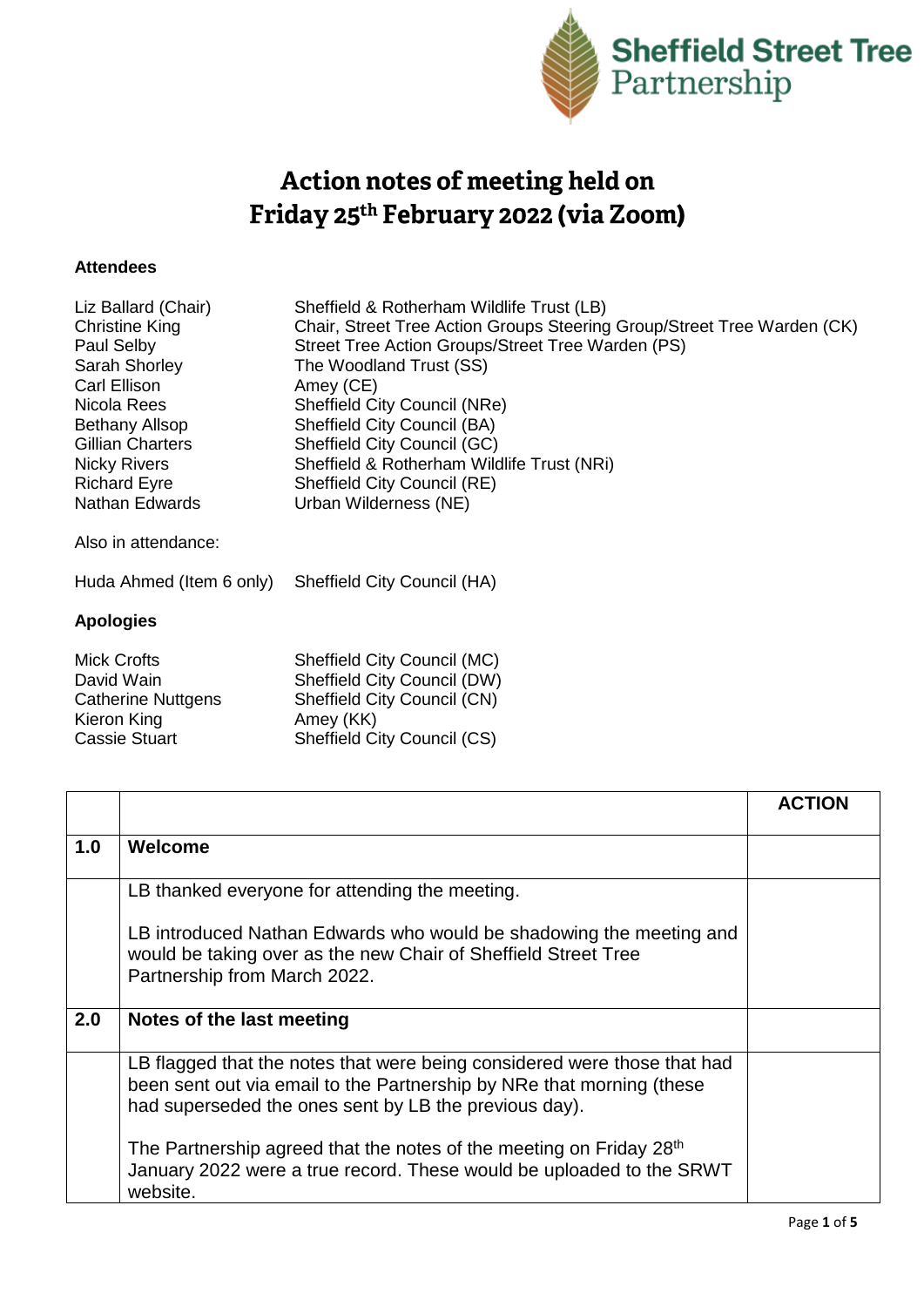|     |                                                                                                                                                                                                                                                                                                                                                                                                                                                                                                                                            | <b>ACTION</b> |
|-----|--------------------------------------------------------------------------------------------------------------------------------------------------------------------------------------------------------------------------------------------------------------------------------------------------------------------------------------------------------------------------------------------------------------------------------------------------------------------------------------------------------------------------------------------|---------------|
|     |                                                                                                                                                                                                                                                                                                                                                                                                                                                                                                                                            |               |
| 3.0 | Actions/updates & decisions - Friday 28th January 2022                                                                                                                                                                                                                                                                                                                                                                                                                                                                                     |               |
| 3.1 | <b>Update on Local Biodiversity Action Plan (LBAP)</b>                                                                                                                                                                                                                                                                                                                                                                                                                                                                                     |               |
|     | CE updated the group that the LBAP was still not ready but that there had<br>been progress on this. Kieron Scruton (KS) at Amey was due to meet with<br>a compliance manager next week to take this forward.                                                                                                                                                                                                                                                                                                                               |               |
|     | LB will schedule a slot at the next partnership meeting for KS to provide<br>an update on the LBAP.                                                                                                                                                                                                                                                                                                                                                                                                                                        | LB            |
| 3.2 | 5 Year Tree Strategy & contract change                                                                                                                                                                                                                                                                                                                                                                                                                                                                                                     |               |
|     | LB explained that there would not be an update on this today as DW had<br>sent his apologies.                                                                                                                                                                                                                                                                                                                                                                                                                                              |               |
|     | PS said that the old tree management plan is still in use and asked for a<br>date on when the new plan will be ready. GC said that Sheffield City<br>Council (SCC) had already agreed with Amey that the Sheffield Street<br>Tree Strategy (SSTS) supersedes the 5-year plan. GC said that in terms<br>of the annual submission, SCC had said to Amey that the Appendix 5<br>process referred to in the SSTS needs to be followed relating to<br>recommendations to fell. This includes using the street tree condition-<br>impact matrix. |               |
|     | It was noted that Amey colleagues had experienced delays with this work<br>due to the significant volume of reactive work caused by the recent<br>storms; Amey were still dealing with the fall out from that and this would<br>continue into the following week.                                                                                                                                                                                                                                                                          |               |
| 3.3 | <b>Status of buildouts documents</b>                                                                                                                                                                                                                                                                                                                                                                                                                                                                                                       |               |
|     | The Partnership shared their views on the Parameters for Buildout and<br><i>Engineering Works Consultation Process document which is on the SCC</i><br>website. CK and PS expressed concern that they had not been involved<br>before the document was uploaded and were unsatisfied with the<br>document remaining online. CK said that the document talks about being<br>a partnership document in the first sentence, but the partnership hadn't<br>discussed it.                                                                       |               |
|     | RE confirmed that the document would remain on the website but asked if<br>there could be a discussion about this now during the meeting so that he<br>could understand what needs to change within the document.                                                                                                                                                                                                                                                                                                                          |               |
|     | GC stated that the document doesn't say that it's a partnership document,<br>it says that it has been developed in relation to Appendix 5 within the<br>SSTS. GC stated that the document is additional engagement with<br>residents that elected members had asked for.                                                                                                                                                                                                                                                                   |               |
|     | LB stated that there wasn't time during the meeting to discuss the<br>document in detail and instead asked GC to put the document on the                                                                                                                                                                                                                                                                                                                                                                                                   | GC            |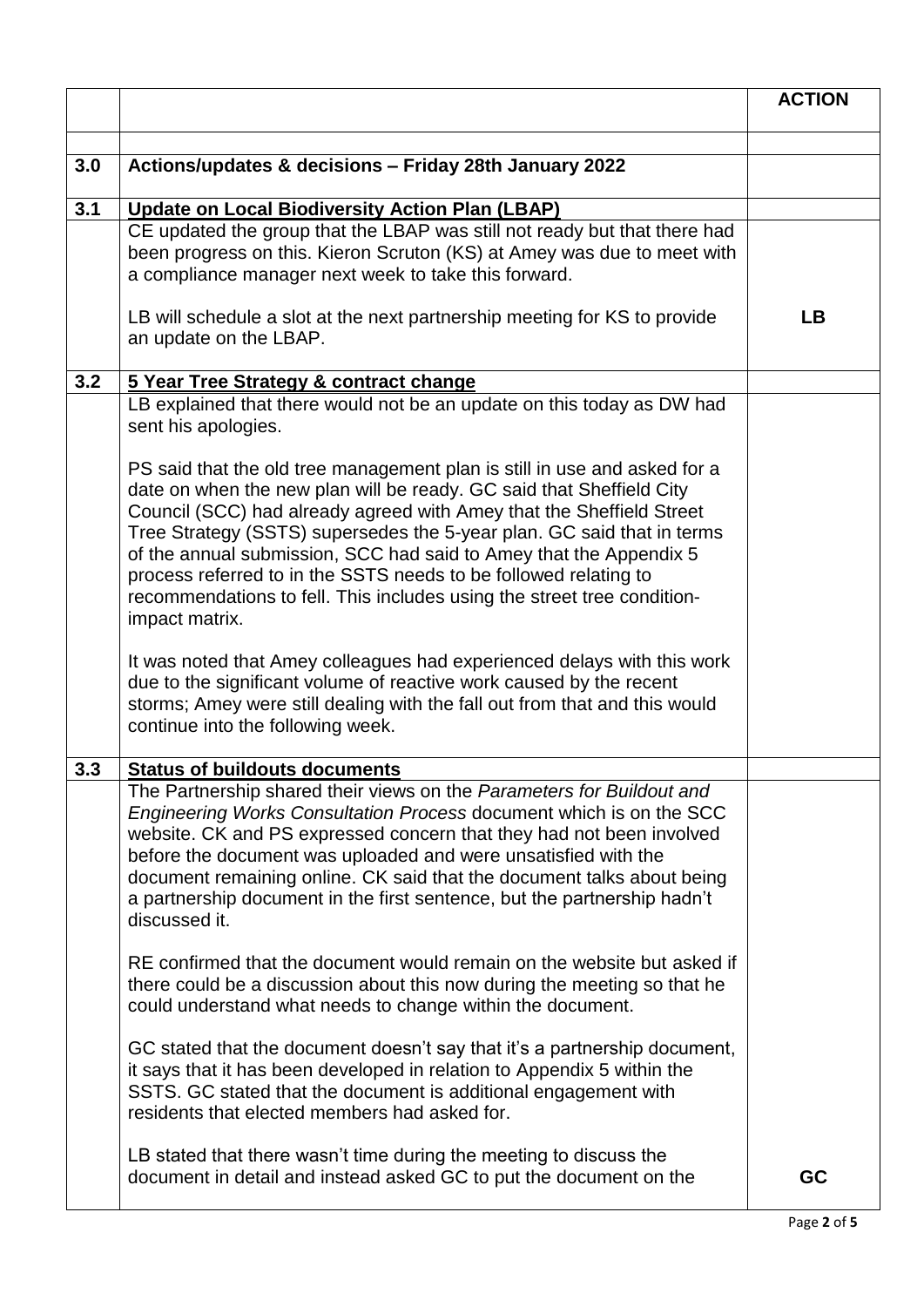|     |                                                                                                                                                                                                                                                                                                                                                                                                                                                                                | <b>ACTION</b> |
|-----|--------------------------------------------------------------------------------------------------------------------------------------------------------------------------------------------------------------------------------------------------------------------------------------------------------------------------------------------------------------------------------------------------------------------------------------------------------------------------------|---------------|
|     | Google Drive so that PS and CK (and any other partnership member who<br>wished to) could add their comments to it.<br>LB said that there would be a separate item about this at a future meeting,<br>but that there needs to be communications between members of the<br>partnership about this via the Google Drive initially.                                                                                                                                                | <b>LB</b>     |
| 3.4 | <b>Comms Protocol &amp; Comms Forward Plan</b>                                                                                                                                                                                                                                                                                                                                                                                                                                 |               |
|     | The partnership confirmed that they were happy with the Comms Protocol<br>and Comms Forward Plan, which had been shared on the Google Drive.<br>No issues.                                                                                                                                                                                                                                                                                                                     |               |
| 3.5 | <b>Monitoring report</b>                                                                                                                                                                                                                                                                                                                                                                                                                                                       |               |
|     | NR updated the group that the monitoring report is in hand however there<br>had not been as much progress achieved on this as had originally been<br>hoped for by this point, due capacity challenges. NR offered to share the<br>monitoring report progress doc on screen during the meeting but it was<br>agreed that due to a lack of time it should instead be shared on the<br>Google Drive. NRe said that she would create a new folder on the Google<br>Drive for this. | <b>NRe</b>    |
| 3.6 | <b>Tree wardens update</b>                                                                                                                                                                                                                                                                                                                                                                                                                                                     |               |
|     | CE, SS and CK were due to meet to discuss Tree Wardens but had<br>rescheduled for early March. CK informed the group that there had been<br>several comments regarding Tree Protection Orders (TPOs) from Tree<br>Wardens via WhatsApp. One had noted that 7 trees had been felled as<br>TPOs had been removed in one area.                                                                                                                                                    |               |
| 3.7 | <b>Third party compensation</b>                                                                                                                                                                                                                                                                                                                                                                                                                                                |               |
|     | PS, CK, GC and SS had met to discuss the subsidence issue. SS<br>reported that she is working with professional contacts in London on how<br>they are attempting to address this issue at Islington Council and would<br>report back with any updates/information.                                                                                                                                                                                                             | SS            |
|     | LB asked that partnership members take notes during any future<br>meetings with external stakeholders and add them to Google Drive so that<br>the whole partnership can keep track on any updates.                                                                                                                                                                                                                                                                             | All/Any       |
| 4.0 | <b>Communications</b>                                                                                                                                                                                                                                                                                                                                                                                                                                                          |               |
|     | NRe updated the group that the PEFC press release was in hand and<br>thanked the partnership for their comments and quotes. It was agreed that<br>the PR would be sent out in the next 7-10 days by CS.<br>There was a discussion about the PR that was to be prepared welcoming<br>Nathan as the new Chair of SSTP. The preferred timing for this was mid-<br>end April, however it was noted that this would be during the Pre-Election                                      | $\mathsf{CS}$ |
|     | Rules on Publicity (PERP) period. The rules prevent the Council from<br>issuing any publicity that could be seen to support or promote individual                                                                                                                                                                                                                                                                                                                              |               |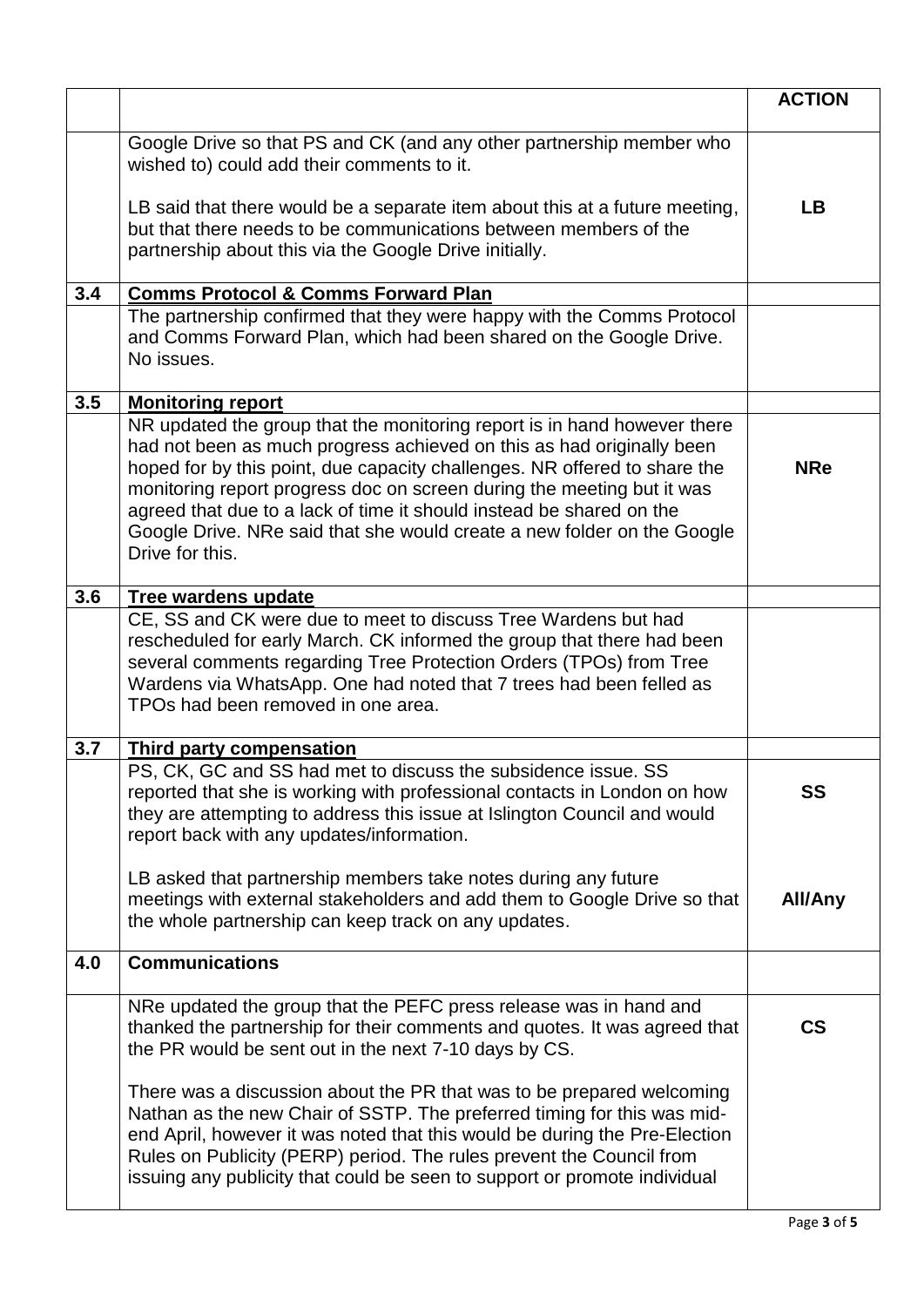|     |                                                                                                                                                                                                                                                                                                                                                                                                                                                                    | <b>ACTION</b>    |
|-----|--------------------------------------------------------------------------------------------------------------------------------------------------------------------------------------------------------------------------------------------------------------------------------------------------------------------------------------------------------------------------------------------------------------------------------------------------------------------|------------------|
|     | candidates standing for election, any group of candidates or political<br>party. NRe said that she would seek advice from CS about this.                                                                                                                                                                                                                                                                                                                           | <b>NRe</b>       |
|     | PS updated the group that he did not want a PR to be sent out to mark<br>the planting of the Community Tree Planting pilot trees. He asked that<br>some comms is instead done on this in the summer. NRe to update the<br>Comms Forward Planner accordingly.                                                                                                                                                                                                       | <b>NRe</b>       |
| 5.0 | <b>Action Plan refresh</b>                                                                                                                                                                                                                                                                                                                                                                                                                                         |                  |
|     | BA shared a draft for a new, updated version of the SSTP Action Plan. BA<br>agreed to add the Action Plan to the Google Drive so that partnership<br>members could comment on it. BA requested owners of each area to add<br>the latest updates and amend the document as necessary.                                                                                                                                                                               | <b>BA</b>        |
|     | NE asked about the level of detail held within the Action Plan. NRe<br>responded that this was tricky as the approach needs to strike a balance<br>between level of detail and readability/usefulness. NRe and BA offered to<br>meet with NE to discuss further if that would be helpful.                                                                                                                                                                          | <b>NRe/NE/BA</b> |
|     | LB asked if the key theme areas agreed in the previous SSTP meeting<br>could be added to the 'recurring themes' tab within the Action Plan. BA to<br>update.                                                                                                                                                                                                                                                                                                       | <b>BA</b>        |
| 6.0 | <b>Delivery</b>                                                                                                                                                                                                                                                                                                                                                                                                                                                    |                  |
| 6.1 | Outcome 6 (&4) - Community planting<br>Huda Ahmed (Local Area Committee manager for the East LAC) had<br>joined the meeting for this item and introduced herself.<br>Catherine Nuttgens, SCC Community Forestry Manager, had also been<br>due to attend the meeting but unfortunately had to send apologies at the<br>last minute.                                                                                                                                 |                  |
|     | LB shared her draft Community Planting Scheme document and talked<br>through this. LB made changes to the document live during the meeting,<br>in response to the points raised.                                                                                                                                                                                                                                                                                   |                  |
|     | HA updated the group that she had met with DW who gave a presentation<br>to the East LAC about the opportunity for additional street tree planting.<br>HA reported that the East LAC does have some interest in getting<br>involved with additional tree planting within the Darnall area but flagged<br>that this would not be able to be funded by the LAC and instead, if this<br>idea progressed, they would try to seek sponsorship from local<br>businesses. |                  |
|     | HA also flagged that the first priority for residents within the East LAC<br>area in terms of environmental issues was around issues like fly tipping<br>and waste, and that dealing with these priority issues would take<br>precedence over additional tree planting.                                                                                                                                                                                            |                  |